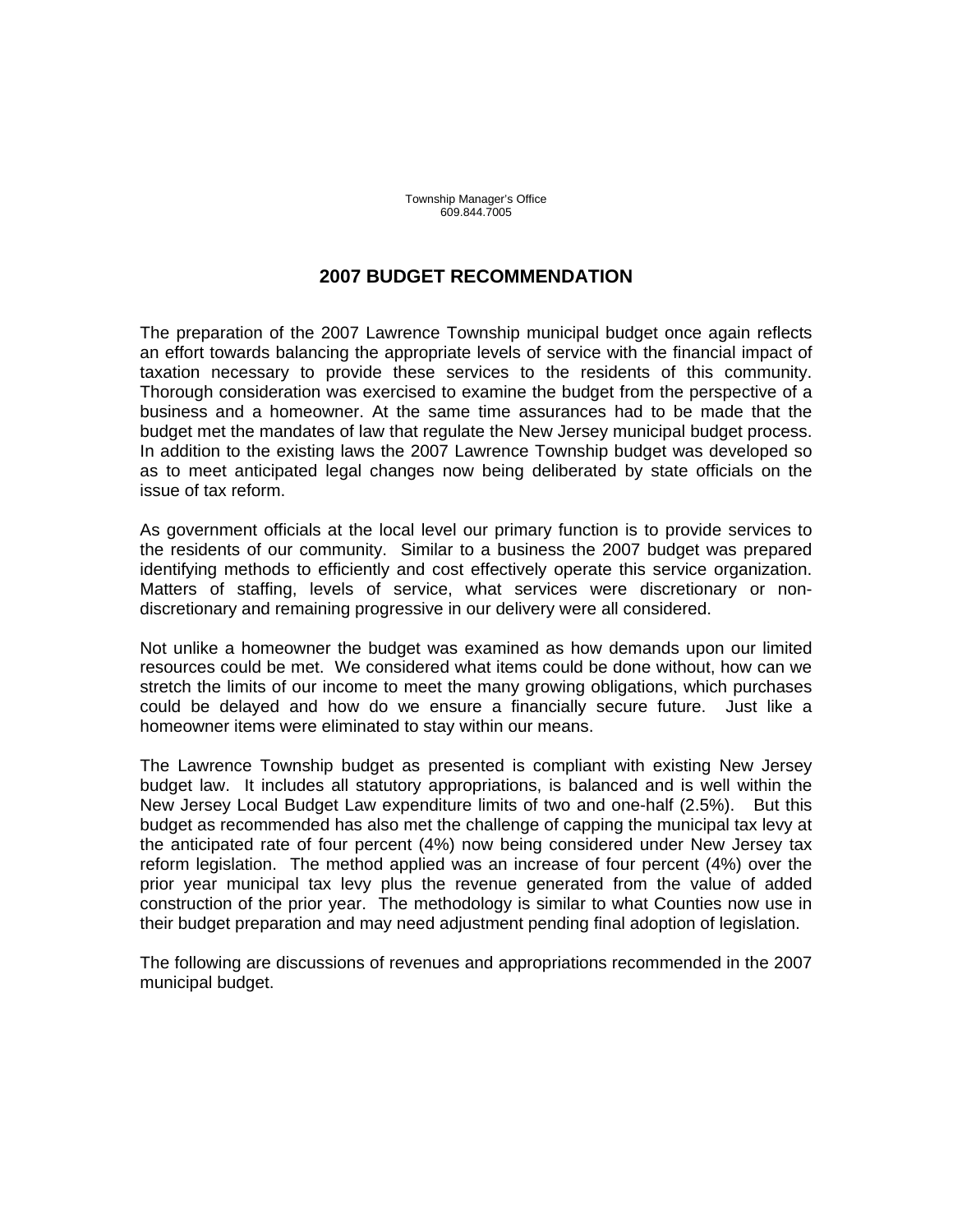## REVENUES

The municipal budget is crafted with use of revenue from four categories; anticipated surplus, miscellaneous revenues, receipts from delinquent taxes and current taxes. Sound budget management requires that the anticipated use of revenue from each of these said categories must be considered from the prior year, the appropriate level for the current year and what amounts may be reasonable to anticipate for future budgets. Simultaneously the New Jersey Budget Law may place restrictions on permissible anticipated amounts.

Surplus as a source of revenue is the result of financial activity from the immediate preceding fiscal year. The excess funds of the prior year become available for use as revenue in the subsequent year. Items such as excess anticipated revenues, including delinquent taxes and current taxes, the lapsing of unexpended budget balances from two years prior and miscellaneous revenues not anticipated all become sources of surplus. Important to the budget process is using caution when anticipating the use of surplus funds as a revenue because a municipal entity should plan a budget that will assist in regenerating surplus at an equal amount.

The 2007 municipal budget recommends surplus as anticipated revenue at the same amount that was included in the 2006 municipal budget, \$5,996,000. At the close of the 2006 fiscal year the amount of available surplus is \$9,466,000, which is \$50,000 less then year-end 2005. Anticipating the same amount of surplus in the 2007 municipal budget will maintain available unused surplus balances that are consistent over the past five years. The recommendation has been proposed with consideration as to the reasonable amount of surplus that may be regenerated from 2007 financial activity. Anticipated surplus is 16% of total revenues.

Miscellaneous revenues are generated from known and recurring sources. This category of revenue includes local revenues, state aid, grants and other sources. Generally revenues are limited to being anticipated in a current budget to no more than had been realized in the prior year. Fluctuations in amounts of revenues realized are certainly common among the individual items included in the miscellaneous category. Miscellaneous revenues in 2007 are generally being anticipated at levels similar to 2006 and are 34% of total revenues.

Significant to the category of miscellaneous revenue is State Aid. The 2007 municipal budget as recommended contains the anticipation for the same level of State Aid as fiscal year 2006. State Aid as a portion of the total budget continues to decline. The impact of declining State Aid forces pressure on other revenues to make up the difference. If State Aid were to change the budget would need to be adjusted accordingly.

Receipts from delinquent taxes are the third category of revenue that may be anticipated in the municipal budget. The source of these receipts is the outstanding balances of unpaid taxes and tax title liens at the close of the prior fiscal year. The appropriate level of anticipated delinquent tax revenues is predicated on what is likely to be collected from the outstanding receivable balance. The 2007 municipal budget anticipates \$768,000 in delinquent tax revenue, identical to the amount in 2006. Delinquent taxes are 2% of total revenues.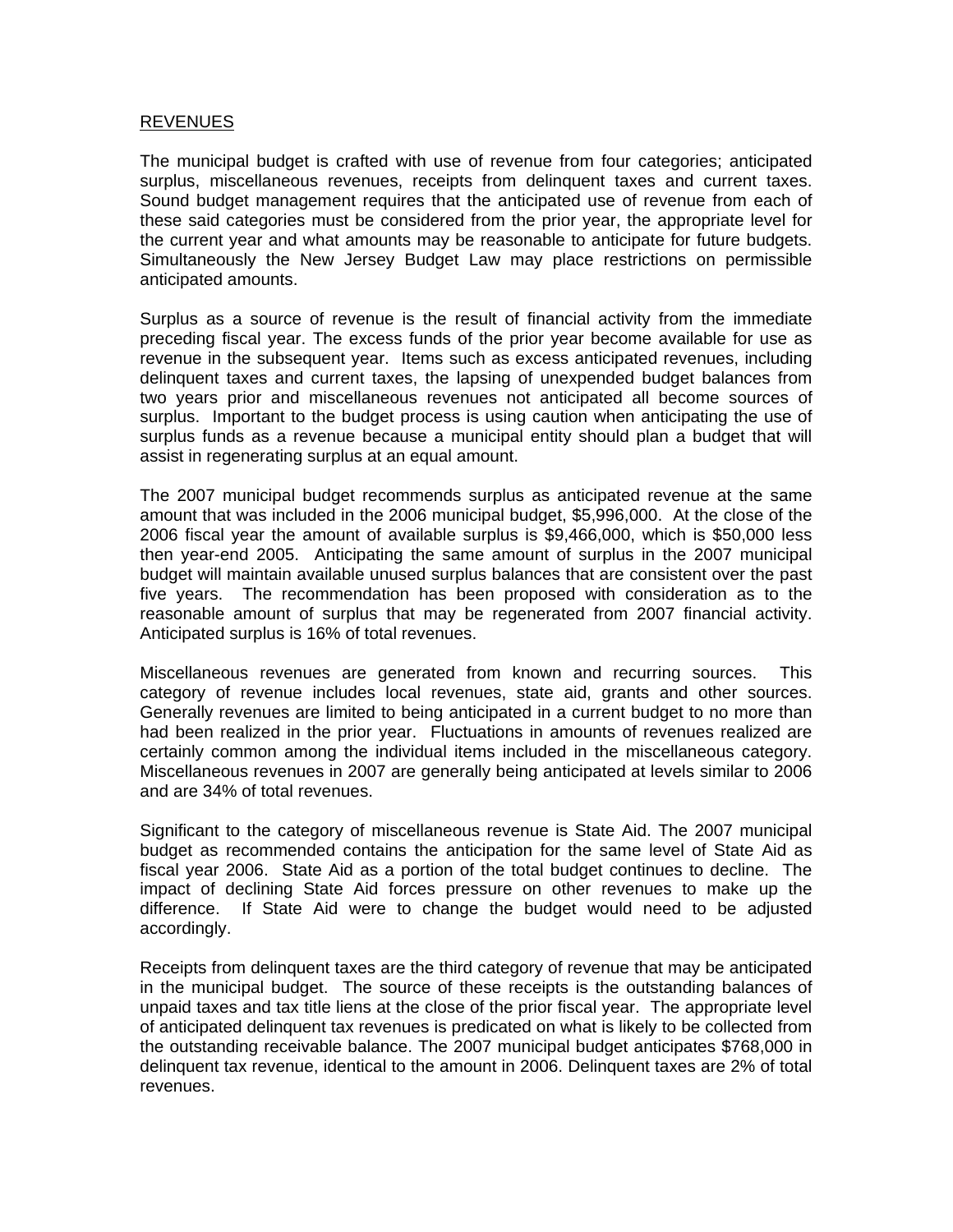The amount to be raised by taxation for municipal purposes is the last category of revenue. The pressure on the needed level of taxation continues to be caused by stagnate state aid, increases in the cost of operations, limited new sources of revenue and minimal ratable growth.

The taxable value of Lawrence Township continues to increase at nominal amounts. The increase in value from 2006 to 2007 is only \$10,427,805 or a change of .39%. Simply the lack of ratable growth requires existing property owners to share any increase in the need for taxes. For the year 2007 one penny on the tax rate is worth \$269,532 versus \$268,489 in 2006, a difference of only \$1,043.

The 2007 municipal budget includes an increase of \$846,491 in the amount to be raised by taxation. The 2006 current tax revenue was anticipated at \$17,450,572 and the recommended level for 2007 is \$18,297,063. This category of revenue is 48% of the total budget. Once again, that amount to be raised by taxes for Township operations meets the anticipated limits that have been legislatively proposed that will mandate municipalities cap tax levies at four percent.

## APPROPRIATIONS

The appropriation section of the 2007 municipal budget was developed with careful consideration of level of service, appropriate staffing, implementation of efficiencies and most importantly the impact upon Lawrence Township taxpayers. This last issue was repeatedly considered through all the phases of budget development. The 2007 municipal budget as recommended remains consistent with the past policy of the Township Council, which is quality services and fairness to all taxpayers. In addition, the recommended level of appropriations are \$315,000 below the State CAP Law limit of 2.5%. Overall, exclusive of possible changes for ambulance services, the 2007 appropriations are up by only 2.62%.

A list of major increases and extraordinary changes in spending with explanations is as follows:

| Appropriation                                       | Increase/Decrease | Reason                            |
|-----------------------------------------------------|-------------------|-----------------------------------|
| <b>Salaries</b>                                     | \$507,000         | <b>Labor Contract Settlements</b> |
| <b>Pensions</b>                                     | 442,000           | Increase in Contribution Rate     |
| <b>Health Benefits</b>                              | (130,000)         | <b>Retirees to Medicare</b>       |
| <b>Apartment Complex</b><br><b>Trash Collection</b> | 120,000           | Increase in Participation         |
| <b>Trash Collection</b>                             | 87,000            | <b>Contract Increases</b>         |
| <b>Utilities</b>                                    | 60,000            | <b>General Increases</b>          |
| Capital Improvement Fund                            | (75,000)          | Decrease in Capital Expenses      |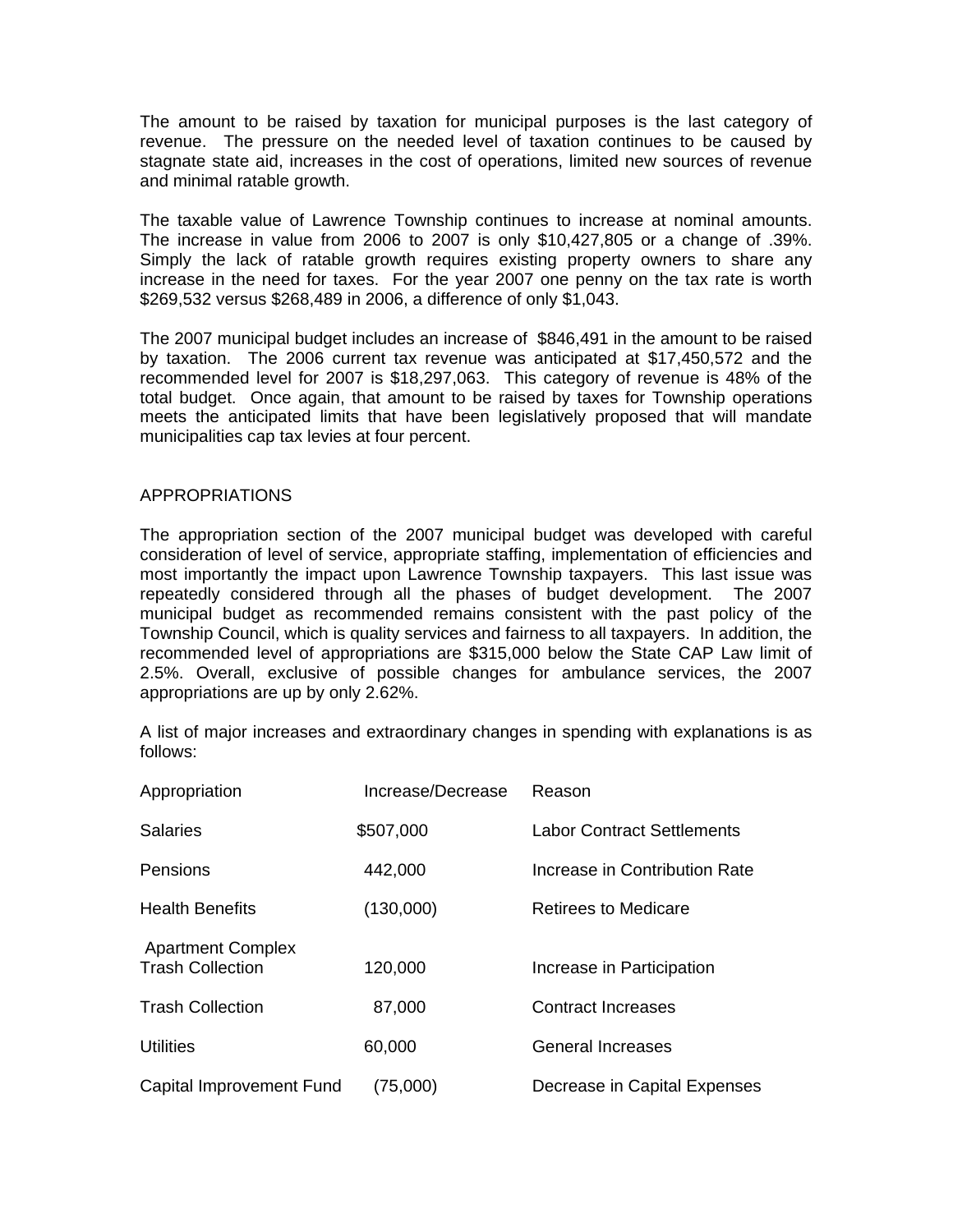| <b>Debt Service</b>                     | 50,000    | Interest on Notes               |
|-----------------------------------------|-----------|---------------------------------|
| <b>Deferred Charges</b>                 | (96,000)  | <b>Non-Recurring Expense</b>    |
| Park Maintenance S&W                    | (140,000) | Charge to Open Space Trust      |
| <b>Reserve for Uncollected</b><br>Taxes | 158,000   | Increase in Amount to be Raised |

The increase in 2007 salaries is the result of the settlement and the anticipated settlement of labor contracts with Township employees. At this time the budget does not include any new positions. Although, the matter of basic life support services remains open.

The state pension system had resumed in 2004 billing municipalities for pension contributions. Included in the 2007 budget is an increase for PERS of \$95,289 and an increase for PFRS of \$347,262 a total increase of \$442,000. This amount is billed directly by the New Jersey Division of Pensions based upon actuary calculations of the apportioned liability of Lawrence Township. Lawrence Township contractually provides health insurance to employees and retirees through the New Jersey State Health Benefits Program. Retired employees receive Township paid benefits only until Medicare eligible or for limited times depending upon their age at retirement. The decrease in this appropriation in 2007 reflects a number of retirees being removed from the Township paid program.

Trash collection services are provided by a private contractor and the 2007 increase reflects the contractual and Mercer County tipping fee adjustments. Utility increases are simply a function of market forces.

The appropriation for the Capital Improvement Fund is a required source of down payment funds necessary for capital projects. The decrease of \$75,000 is a result of an adequate reserve balance and a reduction in capital expenditure activity. The appropriation for 2007 debt service has increased by \$50,000 and is a result of a decrease in the level of debt service on existing bonded debt and an increase for the payment of interest on notes. During 2006 bond anticipation notes were issued for the funding of the 2006 capital improvement program.

The recommended 2007 municipal budget includes the adjustment to the appropriation for Park Maintenance Salaries and Wages to be partially charged to the Open Space Trust Fund. The specific amount is \$198,409. Previously the 2005 municipal budget included such an adjustment to the appropriation. During 2006 the open space funding was directed toward the acquisition of land.

The Reserve for Uncollected Taxes is a non-spending appropriation mandated by State law to ensure the adequacy of tax collections to meet the cash requirements of school, county and municipal tax levies. The purpose of this appropriation is to close the gap between the amount of current taxes anticipated to be collected and one hundred percent being collected. The appropriation for this purpose is subject to change since estimates were used to project the levies of the non-municipal tax entities.